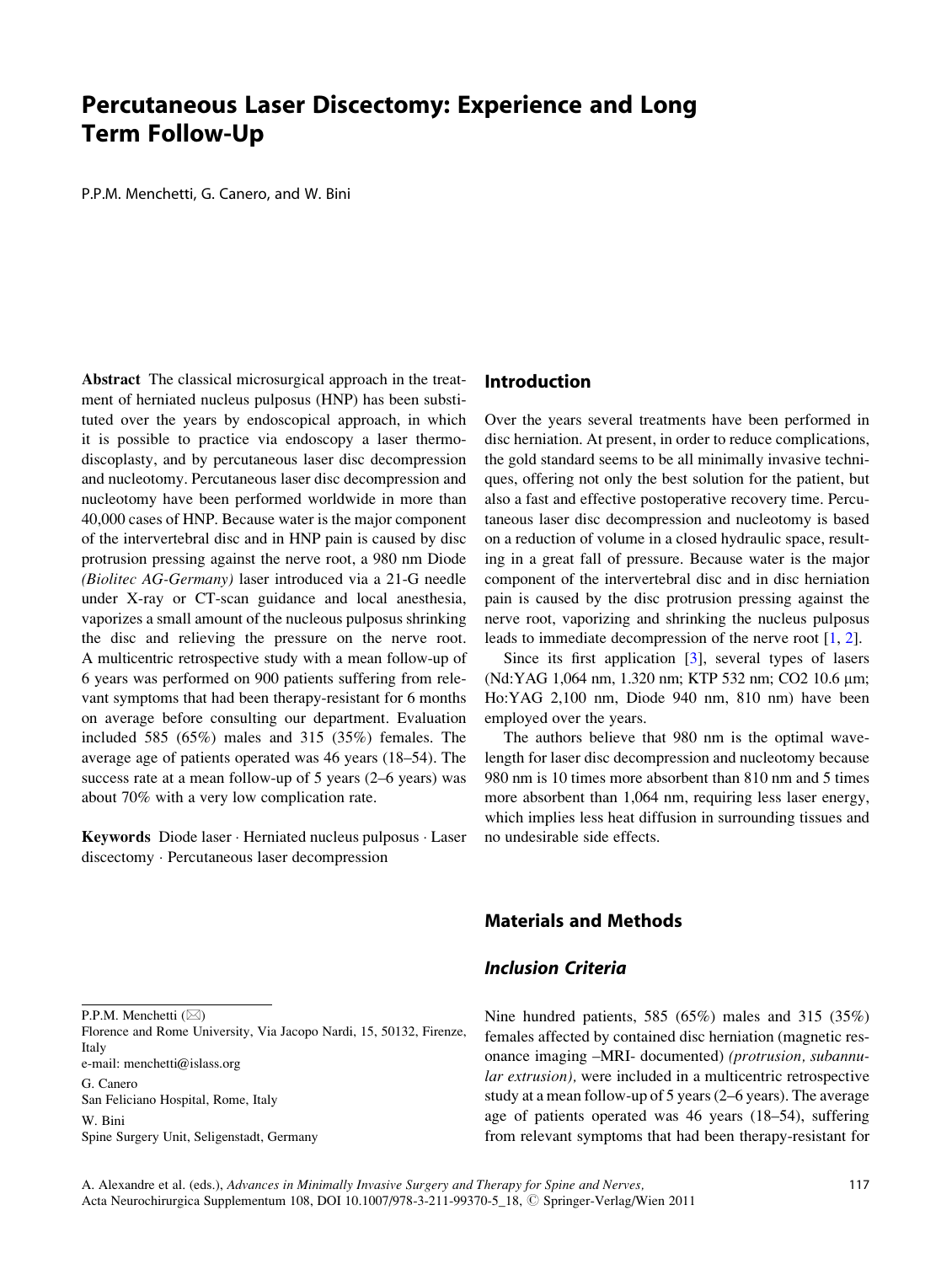6 months on average before the laser procedure. The level of disc removal was L4/L5 in 409 cases (45%), L5/S1 in 377 cases (42%), L3/L4 in 78 cases (9%), L2/L3 in 22 cases  $(2.4\%)$ , L1/L2 6 cases  $(0.6\%)$ , T12/L1 4 cases  $(0.4\%)$  and T11/T12 4 cases (0.4%).

Disc herniation had to be contained or at least in contact with the parent disc in order to permit a reduction of the pressure on the nerve root by laser energy. No free disc fragment (sequestration) was treated with this technique. Sequestration was an absolute contraindication.

Scar entrapment by previous microsurgical approach, because laser energy involves a fibrocartilage replacement in the disc from the inner layer of the annulus returning to normal after 3 months [\[4](#page-4-0), [5\]](#page-4-0), was another *absolute contrain*dication. Other exclusion criteria included transannular extrusion, severe spinal stenosis, severe spondylosis with osteophytes and calcifications of the posterior spinal ligament.

The procedure consisted of a 21-G atraumatic tip chiba needle guided under C-arm, or CT-scan percutaneously inserted into a herniated disc under local anesthesia. Diode Laser 980 nm (Biolitec AG-Germany), 1,200–1,500 J of total energy, was delivered through a disposable  $360 \mu m$  Silica Fiber Optic; the power parameters were 12 W with exposure time 0.60 s in a pulsed wave, with 2 s pauses for heat dissipation. A smoke evacuation system specifically designed and worldwide patented (Menchetti's handpiece) connected to the needle permits to eliminate gas formation during the treatment by reducing postoperative muscle contracture (Fig.  $1a-i$ ).

#### Results

A retrospective multicentric evaluation with an average follow-up of 5 years (2–6 years) was performed doing MRI or CT scans at 3 months and 1 year. VAS (Visual Analogue Scale) and the Macnab's criteria (Table [1](#page-3-0)) were applied on a total of 900 patients.

The excellent/good results at mean 5 year follow-up according to Macnab were 68%, the fair results were 10%, and the poor results were 22%. The excellent/good results after mean 3 year follow-up were 78%, fair results were 11% and poor results were 9%. VAS decreased from a preoperative 8.5 to a postoperative 2.3 at 3 year f.u., up to 3.4 at 5 year f.u. MRI or CT scan showed a reduction of disc herniation at 3 months and 1 year in only 70% of excellent/ good results, because a disc shrinkage of less than 1.5–2 ml is not detectable on MRI or CT scan  $[4, 6]$  $[4, 6]$  $[4, 6]$  $[4, 6]$  (Fig. [2–4](#page-3-0)). No significant difference in outcome  $(p>0.05)$  related to sex, age, disc level, and symptoms duration were found. Fair and poor results correlated  $(p<0.05)$  with subannular extrusion, in which microsurgery was performed after 1–3 months in 40% of cases treated under C-arm.

In 72% of excellent/good results there was immediate pain relief with normal straight leg raising (SLR), in 12% after 72 h and in 16% after 3–7 days; improvement of neurological signs (motor weakness and reflex depression) was recorded at 1 month in 65% of cases, 3 months in 20% and 3–6 months in 15% of cases.

#### Complications

No complete disc herniation removal, 4 cases (0.8%) of spondylitis with good response to steroids, no septic or aseptic discitis was detected, no CSF fistula, no nerve root injury; eight patients (1.6%) advised headache post spinal lumbar puncture, in L5-S1 paramedian approach, returning to normal after 2–3 days bed rest.

#### **Discussion**

Percutaneous laser disc decompression and nucleotomy have been performed worldwide on more than 40,000 patients. The more used lasers were KTP 532 nm, Ho:YAG 2,100 nm, Nd: YAG 1,064 nm. Their combined success rate (excellent/good to fair) according to Macnab and Oswestry score were more than 80%, with a complication rate of less than  $1.5\%$  [[5,](#page-4-0) [7](#page-4-0), [8\]](#page-4-0). In order to obtain a good result it is very important not only to properly select patients, but also to carefully choose the laser used.

Regarding the use of the Diode 980 nm, we believe it to be the best and more advanced laser in the treatment of disc herniation with optimal water absorption. Because 980 nm is 10 times more absorbent than 810 nm and 5 times more absorbent than 1,064 nm, requiring less laser energy; it implies less heat diffusion in surrounding tissues and no undesirable side effects. A first introduction of Diode 940 nm in disc herniation treatment was performed in 1998 by Hellinger [[9\]](#page-4-0) in a prospective randomized study versus Nd: YAG 1,064 nm. The overall success rate (90%) confirmed the proper use of Diode in order to decompress the nerve root in disc herniation. Nakai et al. [\[10](#page-4-0)] also confirmed in an experimental study with a Diode 810 nm that Diode is less aggressive in the surrounding tissue, preserving the end plate and the vertebral body from any damage. No secondary changes on the intervertebral disc and adjacent vertebral body after Diode laser disc irradiation were detected.

Experimental studies performed both on human and specimen lumbar discs using the Diode Laser 980 nm showed an absorption of laser light of 90.27% in the disc and a retraction of about 55%  $(\pm 1.7)$  on 2.7 mm of the tissue after laser treatment [\[11](#page-4-0)].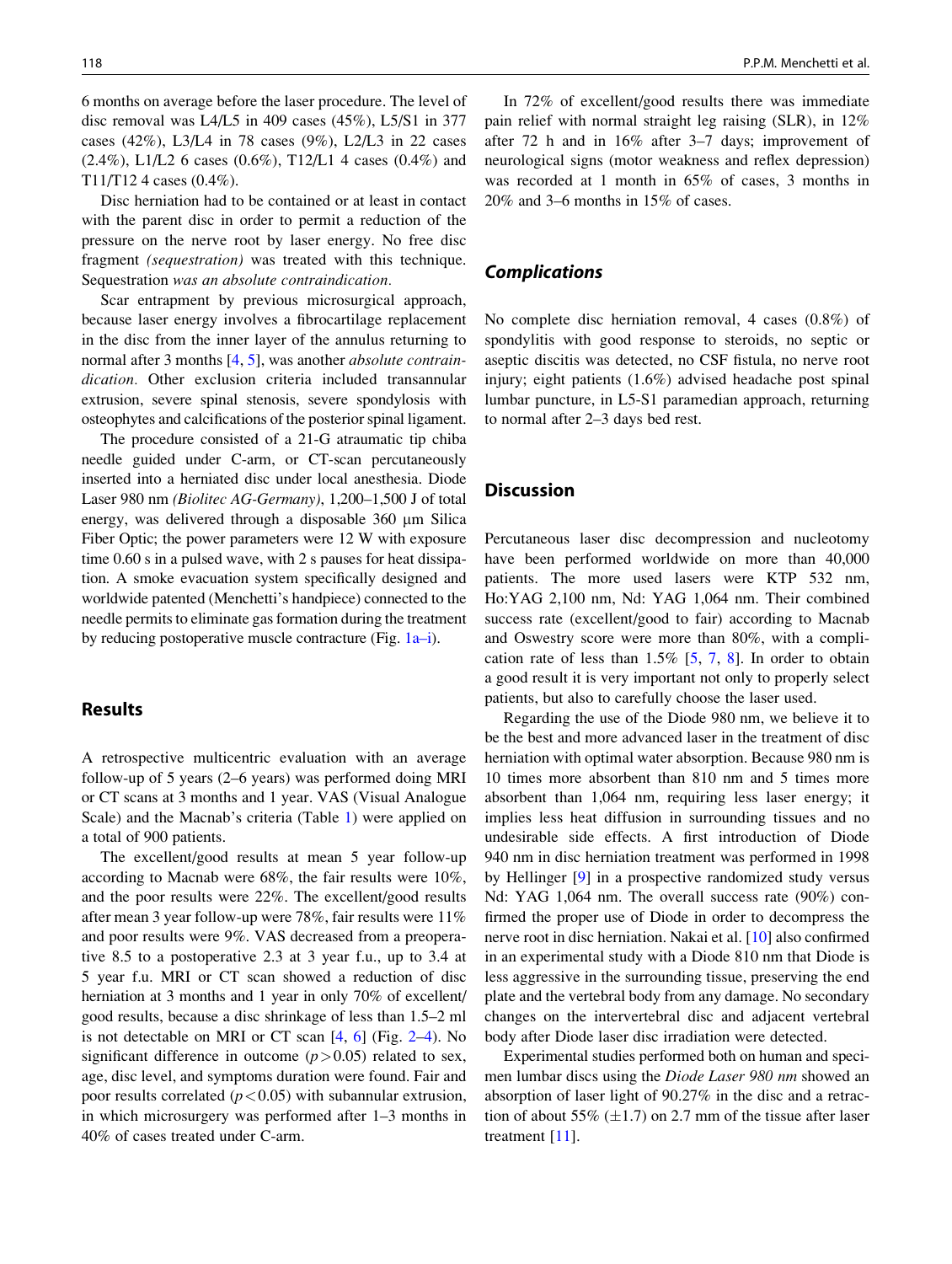<span id="page-2-0"></span>Fig. 1 (a) Diode 980 nm laser (Biolitec AG). (b) Disposable 360 µm silica fiber optic. (c) Access to foramen. (d) Optical fiber insertion. (e) C-arm guidance, LL view. (f) C-arm guidance AP view. (g) Foraminal disc herniation. (h) Laser discectomy under CT-Scan. (i) 3D reconstruction

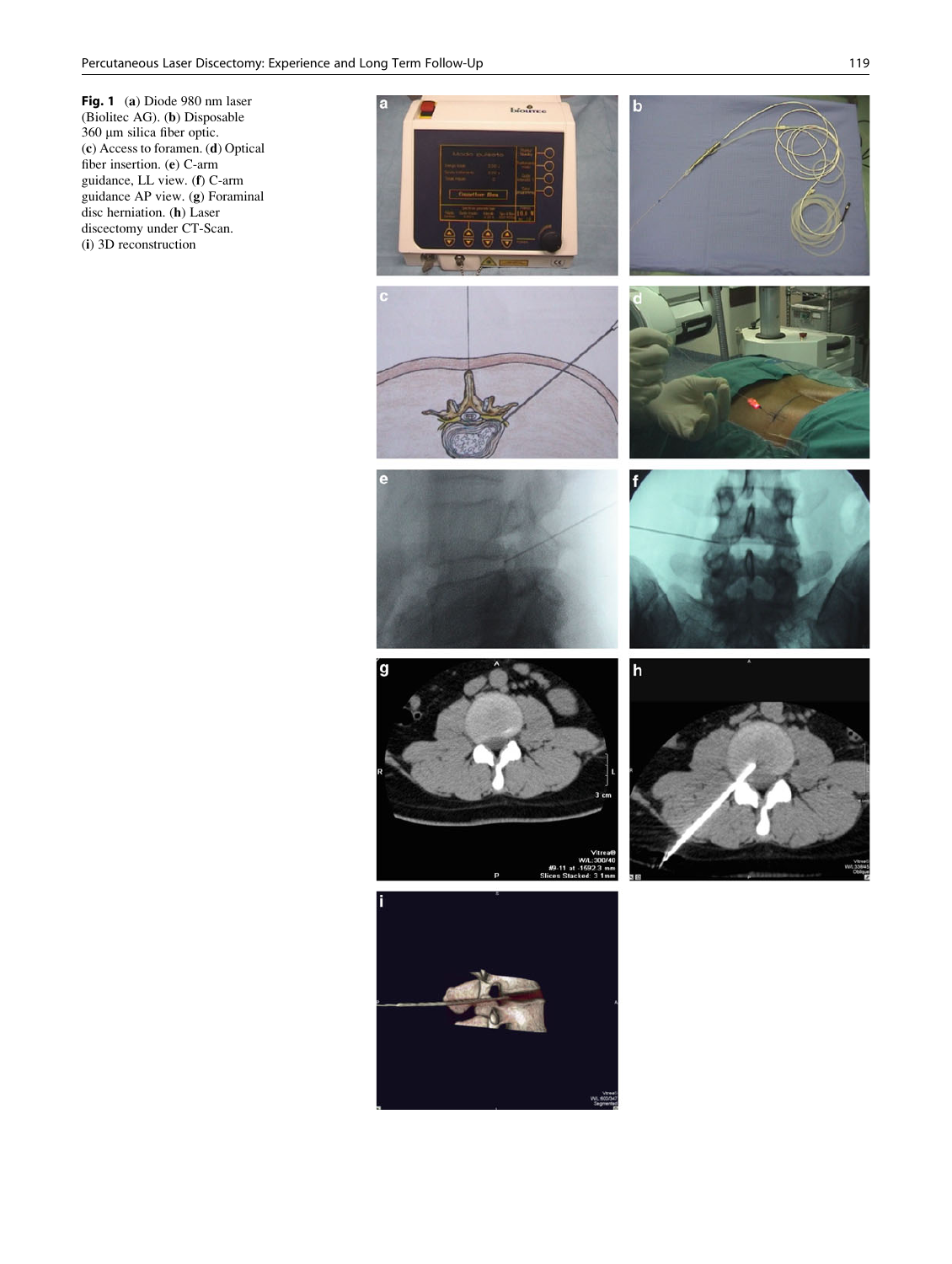<span id="page-3-0"></span>Table 1 Macnab's criteria

| Excellent/good | Resumed preop function, occasional backache, no objective signs of nerve root involvement                    |
|----------------|--------------------------------------------------------------------------------------------------------------|
| Fair           | Intermittent episodes of mild lumbar pain and/or low back pain, no objective signs of nerve root involvement |
| Poor           | Subjective no productivity, continued pain, inactive, objective signs of nerve root involvement              |
|                |                                                                                                              |

Fig. 2 (a) Twenty-seven year female L5-S1 HNP. (b) After Diode laser 980 nm

Fig. 3 (a) Thirty-eight year female L5-S1 transannular extrusion. (b) After Diode laser 980 nm

Fig. 4 (a) Forty-six year male L4-L5 HNP. (b) After Diode laser 980 nm



For these reasons the authors believe that using the specially designed and optimised Diode 980 nm Laser in the treatment of disc herniation is the method of choice, confirming the overall success rate of the literature [\[4](#page-4-0), [5,](#page-4-0) [7,](#page-4-0) [8](#page-4-0),

[10](#page-4-0)] without any complications [\[12–14](#page-4-0)] related to heat diffusion in surrounding tissues (aseptic discitis and spondilytis, bladder injuries, vascular injuries to the abdominal cavity, abdomen injuries).